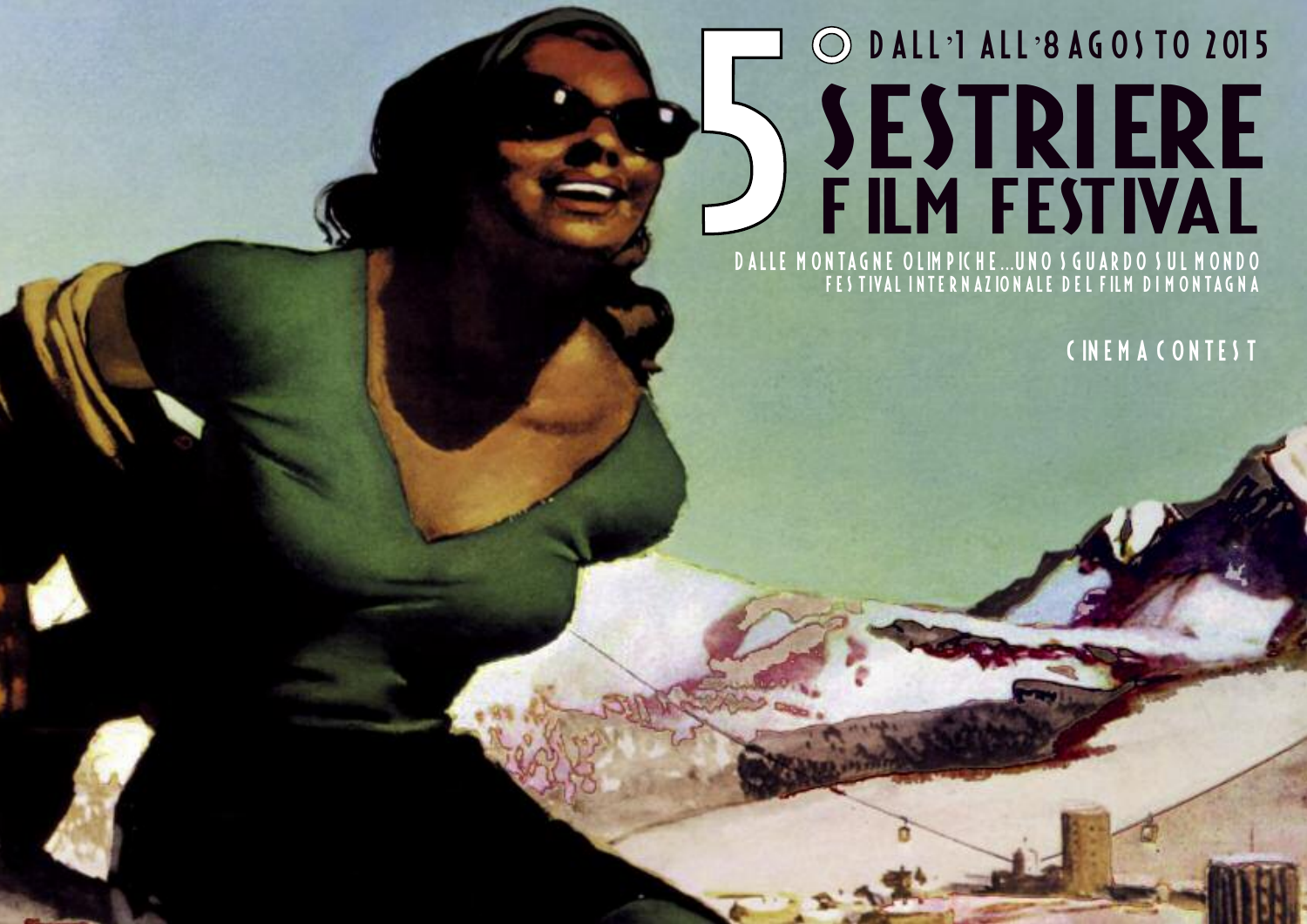### IL REGOLAMENTO - concorso cinematografico/1

Art. 1 - L'Associazione Montagna Italia organizza la 5° Edizione del Sestriere Film Festival - Dalle montagne olimpiche... uno sguardo sul mondo.

Il Festival è aperto a tutti i produttori (società, associazioni e registi indipendenti, ecc.) italiani e stranieri, che possono inviare film, film d'animazione, documentari e opere a soggetto, di corto, medio e lungometraggio aventi come tema la conoscenza e la scoperta delle montagne del mondo, l'esplorazione, l'alpinismo e la verticalità.

I film ammessi al concorso devono essere stati prodotti dopo l'1 Gennaio 2010.

Art. 2 - Ogni produttore può partecipare al Festival con uno o più film.

Art. 3 - Il Festival si svolgerà a Sestriere (Torino), dall'1 all'8 agosto 2015. Le proiezioni si terranno presso il Cinema Fraiteve e presso l'atl di Sestriere. I film ammessi saranno proiettati per il pubblico secondo le modalità e il programma di esclusiva competenza della Direzione del Festival.

Art. 4 - Il Comitato Organizzatore nomina sia la Commissione di Selezione, unica responsabile per l'ammissione in concorso dei film (la sua decisione è definitiva), sia la Giuria, incaricata dell'assegnazione di premi ai film concorrenti.

Art. 5 - I film ammessi al Concorso saranno giudicati da una Giuria, che assegnerà il premio: CONCORSO INTERNAZIONALE SESTRIERE FILM FESTIVAL - Dalle montagne olimpiche... uno sguardo sul mond - 1° classificato Premio Montagne Olimpiche. Non e' prevista la spedizione del premio, ma solo la consegna durante la cerimonia di premiazione.

Eventuali altri riconoscimenti saranno a discrezione della Giuria o del Comitato Organizzatore.

Art. 6 - Le opere per la selezione dovranno essere inviate in formato MPEG4 - HL64.MP4 - MP4 all'indirizzo press@montagnaitalia.com tramite il sito www.wetransfer.com o attraverso qualsiasi altro programma di invio di files pesanti. SCADENZA: 30 APRILE 2015.

E' possibile iscriversi anche tramite il sito http://es.movibeta.com/

Art.7 - Al file del film dovranno essere allegati:

- modulo di iscrizione;

- Sinossi del film in lingua italiana e in lingua inglese;

- almeno 5 Fotografie del film, a colori e/o in bianco e nero in formato digitale (peso massimo 6 MB, lato maggiore minimo 1600 pixel, 300 DPI);

- autorizzazione a pubblicare gratuitamente dati e immagini inviati sul catalogo dell'evento e la messa a disposizione agli organi di stampa.

Art. 8 - Il Comitato Organizzatore provvederà, dopo il 15 maggio 2015, a comunicare agli autori delle opere ammesse al concorso la possibile data di proiezione del proprio film.

Art. 9 - Le spese d'assicurazione e di trasporto del materiale, dal Paese di origine fino al momento della consegna alla Direzione del Concorso, sono a carico del partecipante. Non sono previsti rimborsi per la proiezione.

Art. 10 - Non e' prevista la restituzione del materiale pervenuto per l'iscrizione.

Art. 11 - L'autore e/o la produzione autorizzano la pubblicazione dei loro dati sul sito e sul catalogo e la loro diffusione agli organi di stampa a fini promozionali.

Art. 12 – I film pervenuti per la selezione entreranno a far parte della Cineteca del Sestriere Film Festival, presso la sede dell'Ass. Montagna Italia in via Zelasco, 1, 24122 Bergamo, che raccoglie tutte le opere pervenute nelle varie edizioni del Sestriere Film Festival. E' esclusa la circolazione delle opere della Cineteca per fini commerciali, con divieto assoluto di riproduzione video nonchè di cessione parziale o totale a terzi.

Art. 13 - L'adesione a partecipare al Concorso implica la piena accettazione del Regolamento.

Art. 14 - Per eventuali casi e/o controversie non previste dal presente Regolamento, è competente il Comitato Organizzatore.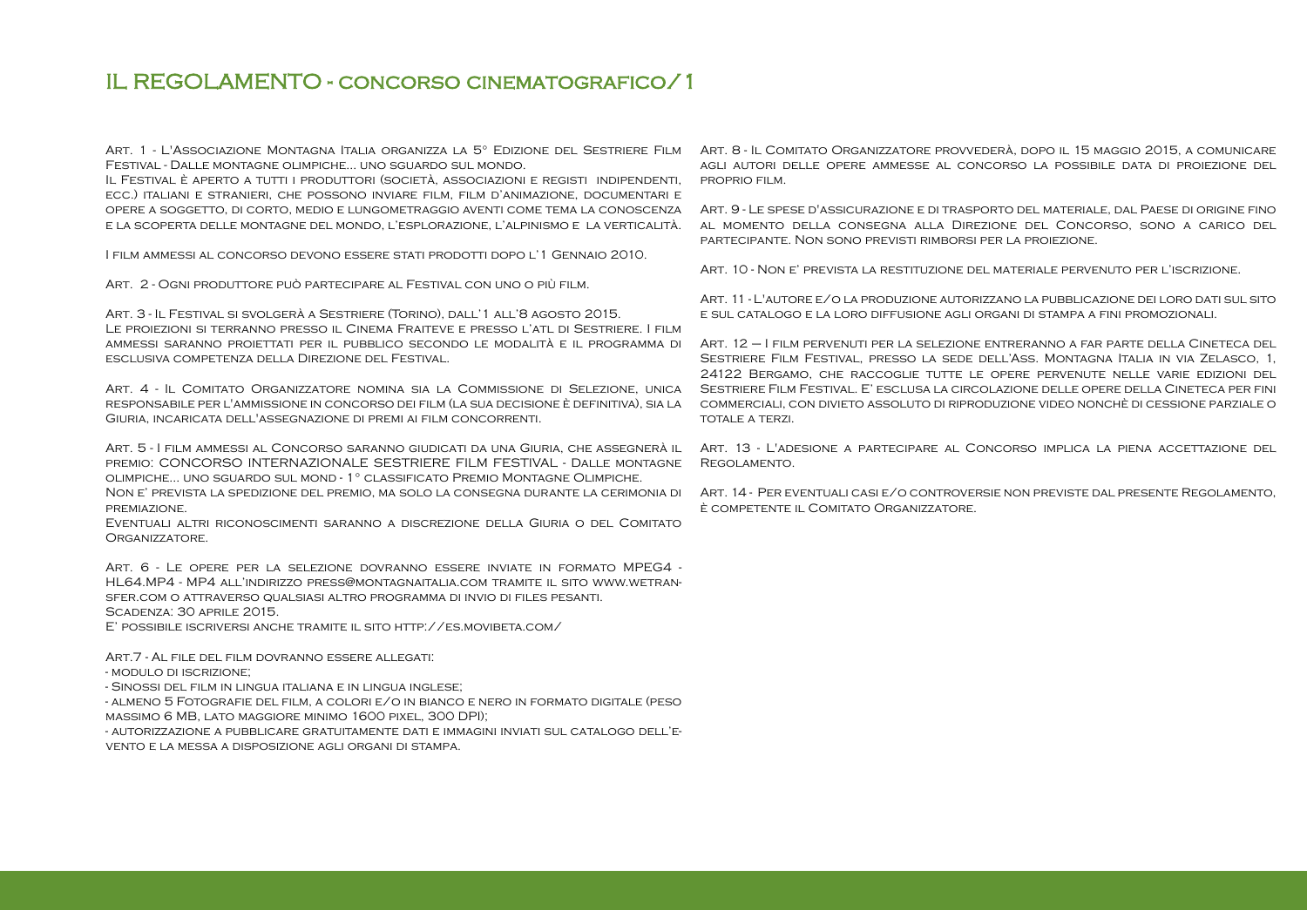## MODULO DI ISCRIZIONE - concorso cinematografico/2

Per partecipare alla Selezione del "Sestriere Film Festival'', compilate questo modulo di iscrizione e inviatelo, con gli allegati richiesti all'art. 7 a:

#### press@montagnaitalia.com

Termine ultimo di presentazione dei materiali richiesti: 30/04/2015

L'iscrizione al Festival sarà ritenuta valida solo se completa di tutto il materiale richiesto.

si prega di compilare il modulo in stampatello chiaro e leggibile.

| <b>FILM</b>                                 | <b>CONTATTI</b>               | <b>DICHIARAZIONE</b>                                                                                                                                                                                       |
|---------------------------------------------|-------------------------------|------------------------------------------------------------------------------------------------------------------------------------------------------------------------------------------------------------|
| TITOLO DEL FILM (IN LINGUA ORIGINALE)       | NOME/COGNOME DEL REGISTA      | SI ALLEGANO: TUTTI I DOCUMENTI RICHIESTI ALL'ART. 7.                                                                                                                                                       |
| TITOLO DEL FILM (IN INGLESE)                | <i><b>INDIRIZZO</b></i>       | DICHIARO DI AVER LETTO E ACCETTATO IL<br>REGOLAMENTO DEL FESTIVAL.                                                                                                                                         |
| PAESE DI PRODUZIONE                         | C.A.P./CITTÀ                  | DICHIARO DI ESSERE RESPONSABILE DEL FILM E DI<br>ESSERE TITOLARE DEI DIRITTI PER LA SUA VISIONE IN<br>ITALIA.                                                                                              |
| ANNO DI FINE LAVORAZIONE                    | <b>PAESE</b>                  | <b>DATA</b>                                                                                                                                                                                                |
| IN QUALE LINGUA E' IL FILM?                 | <b>TELEFONO FAX</b>           |                                                                                                                                                                                                            |
| <b>NO</b><br>IL FILM È SOTTOTITOLATO<br>SI. | E-MAIL                        | <b>FIRMA</b>                                                                                                                                                                                               |
| (SE SÌ) IN QUALE LINGUA?                    | NOME E COGNOME DEL PRODUTTORE |                                                                                                                                                                                                            |
| <b>DURATA (IN MINUTI)</b>                   | TEL/FAX                       | AI SENSI DELL'ART.13 DEL D.LGS N.196/2003 SI<br>INFORMA CHE I DATI PERSONALI RACCOLTI SARANNO                                                                                                              |
| IL FILM È STATO GIRATO A/IN (LUOGO)         | E-MAIL                        | UTILIZZATI RELATIVAMENTE ALLE INIZIATIVE ORGANIZZA-<br>TE DALL'ASSOCIAZIONE.                                                                                                                               |
|                                             |                               | PER INFORMAZIONI:<br><b>SEGRETERIA SCIENTIFICA</b><br>ASSOCIAZIONE MONTAGNA ITALIA<br>VIA ZELASCO, 1 - 24122 BERGAMO - ITALIA<br>TEL. +39 035 237323<br>PRESS@MONTAGNAITALIA.COM<br>WWW.MONTAGNAITALIA.COM |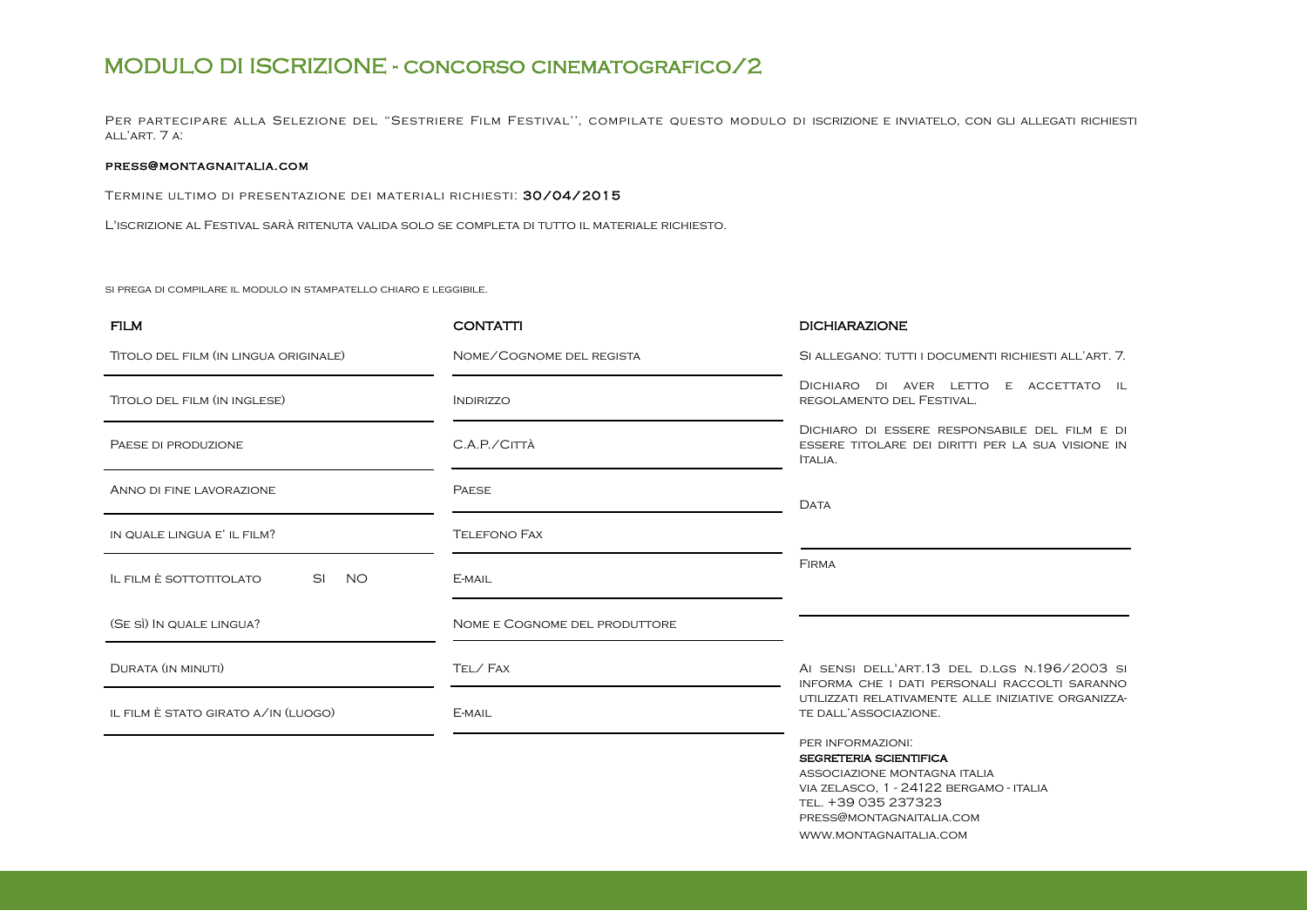## REGULATION - cinema contest/1

Festival - From the olympic mountain... a view on the world.

The Festival is opened to all Italian and foreign filmmakers and producers (companies, associations, individuals). Short, medium and full length documentary and fiction documentary works are eligible.

The competition is open to all works having the mountain's environment and culture as their main theme, paying particular attention to alpinism, nature, and environment. Art. 10 - Works submitted for selection will not be returned.

2010.

Art. 2 - Each filmmaker can send one or more works.

Art. 3 - The Festival will take place in Sestriere (Torino) from August 1st to August 8th 2015. The films in competition will be screened at Cinema Fraiteve and at atl of SESTRIERE. THE ADMITTED FILMS WILL BE SCREENED ACCORDING TO A SCHEDULE WHICH IS THE LIBRARY WILL COLLECT ALL THE WORKS WHICH WILL TAKE PART IN THE DIFFERENT EDITIONS exclusively under the competition of the Festival Direction Board.

ART. 4 - THE ORGANIZING COMMITTEE APPOINTS BOTH THE SELECTION COMMITTEE, WHICH IS IN ART. 13 - PARTICIPATION IN THE CONTEST IMPLIES THE FULL ACCEPTANCE OF THE FESTIVAL RULES charge of the film admission to the competition (and whose decision is final) and the and regulation. Jury, in charge of awarding the prizes to the films.

Art. 5 -The selected films will be judged by a Jury that will award the following foreseen by the Festival rules and regulation. prize:

INTERNATIONAL CONTEST SESTRIERE FILM FESTIVAL - From the olympic mountain...a view on the world - 1° Classified Olympic Mountain Prize.

It is not foreseen the sending of the movie by post, but only the delivery during the prize-giving on last evening of the event.

Any other recognition is left to the personal discretion of the Jury or of the Organizing Committee.

Art. 6 - Works submitted to selection must be sent in mpeg/mp4/h264.mp4 format together with all the materials required at art. 7.

you can send them at press@montagnaitalia.com using www.wetransfer.com or any other program for sending high-resolution files.

Deadline for applications is April 30th 2015.

ART. 7 - The following material must be attached to the entry form and file of the MOVIE<sup>.</sup>

- Synopsis in italian and english language;

- at least 5 Pictures from the film (colour or black and white, in digital format)maximum weight 6 mb, longer side minimum 1600 pixel, 300 dpi;

- the authorization to publish photos of the movie and the dates in the entry form for free in the Festival'catalogue or to place them at the press'disposal.

Art. 1 - Montagna Italia association organizes the 5th Edition of the Sestriere Film — Art. 8 - After May 15th, 2015, the Organizing Committee will inform the selected film makers of the possible date of their work's screening.

> Art. 9 - Shipping and insurance charges (from the country of origin to the delivery to the Festival Direction Board) to be paid by filmmakers/producers. Screening fee are not foreseen.

The movies admitted to the competition must have been produced after January 1st, Art. 11 - Filmmakers and producers are required to authorize the publication of their personal data on the web-site, the official Festival catalogue and their release to the press for promotional purposes.

> ART. 12 - IN ORDER TO SET UP THE SESTRIERE FILM FESTIVAL LIBRARY AT THE SEAT OF THE Scientific Committee it is compulsory for the filmmakers and producers to donate the works which have taken part in the competition.

> of the Festival.

Art. 14 - The Organizing Committee is in charge of possible disputes or cases not